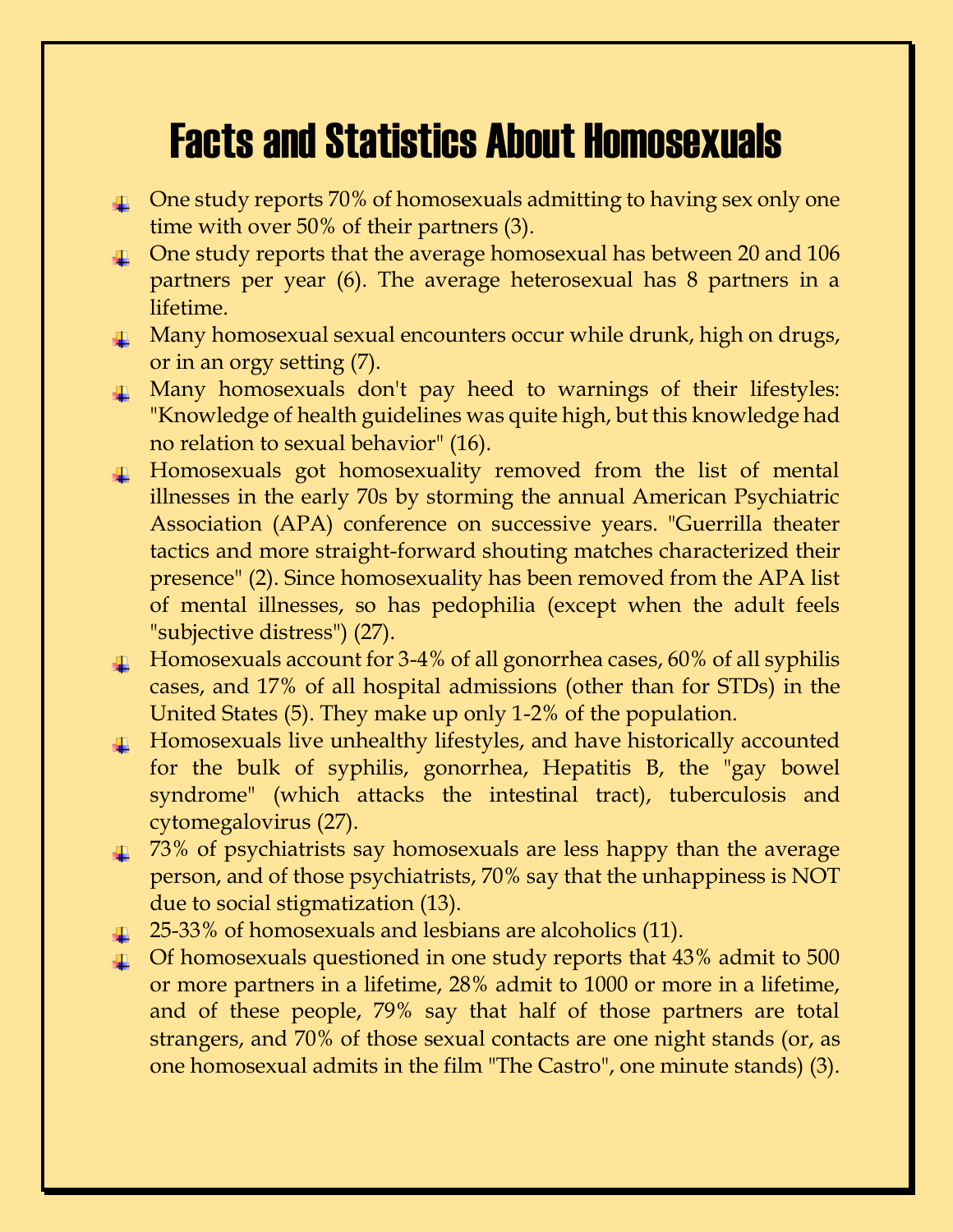Also, it is a favorite past-time of many homosexuals to go to "cruisy areas" and have anonymous sex.

- 4 78% of homosexuals are affected by STDs (20).
- Judge John Martaugh, chief magistrate of the New York City Criminal Court has said, "Homosexuals account for half the murders in large cities" (10).
- **L** Captain William Riddle of the Los Angeles Police says, "30,000 sexually abused children in Los Angeles were victims of homosexuals" (10).
- $\pm$  50% of suicides can be attributed to homosexuals (10).
- **1** Dr. Daniel Capron, a practicing psychiatrist, says, "Homosexuality by definition is not healthy and wholesome. The homosexual person, at best, will be unhappier and more unfulfilled than the sexually normal person" (10). For other psychiatrists who believe that homosexuality is wrong, please see National Association for Research and Therapy of Homosexuality.
- It takes approximately \$300,000 to take care of each AIDS victim, so thanks to the promiscuous lifestyle of homosexuals, medical insurance rates have been skyrocketing for all of us(10).
- **Homosexuals were responsible for spreading AIDS in the United States,** and then raised up violent groups like Act Up and Ground Zero to complain about it. Even today, homosexuals account for well over 50% of the AIDS cases in the United States, which is quite a large number considering that they account for only 1-2% of the population.
- Homosexuals account for a disproportionate number of hepatitis cases: 70-80% in San Francisco, 29% in Denver, 66% in New York City, 56% in Toronto, 42% in Montreal, and 26% in Melbourne (8).
- 37% of homosexuals engage in sadomasochism, which accounts for many accidental deaths. In San Francisco, classes were held to teach homosexuals how to not kill their partners during sadomasochism (8).
- $\pm$  41% of homosexuals say they have had sex with strangers in public restrooms, 60% say they have had sex with strangers in bathhouses, and 64% of these encounters have involved the use of illegal drugs (8).
- **1** Depending on the city, 39-59% of homosexuals are infected with intestinal parasites like worms, flukes and amoebae, which is common in filthy third world countries (8).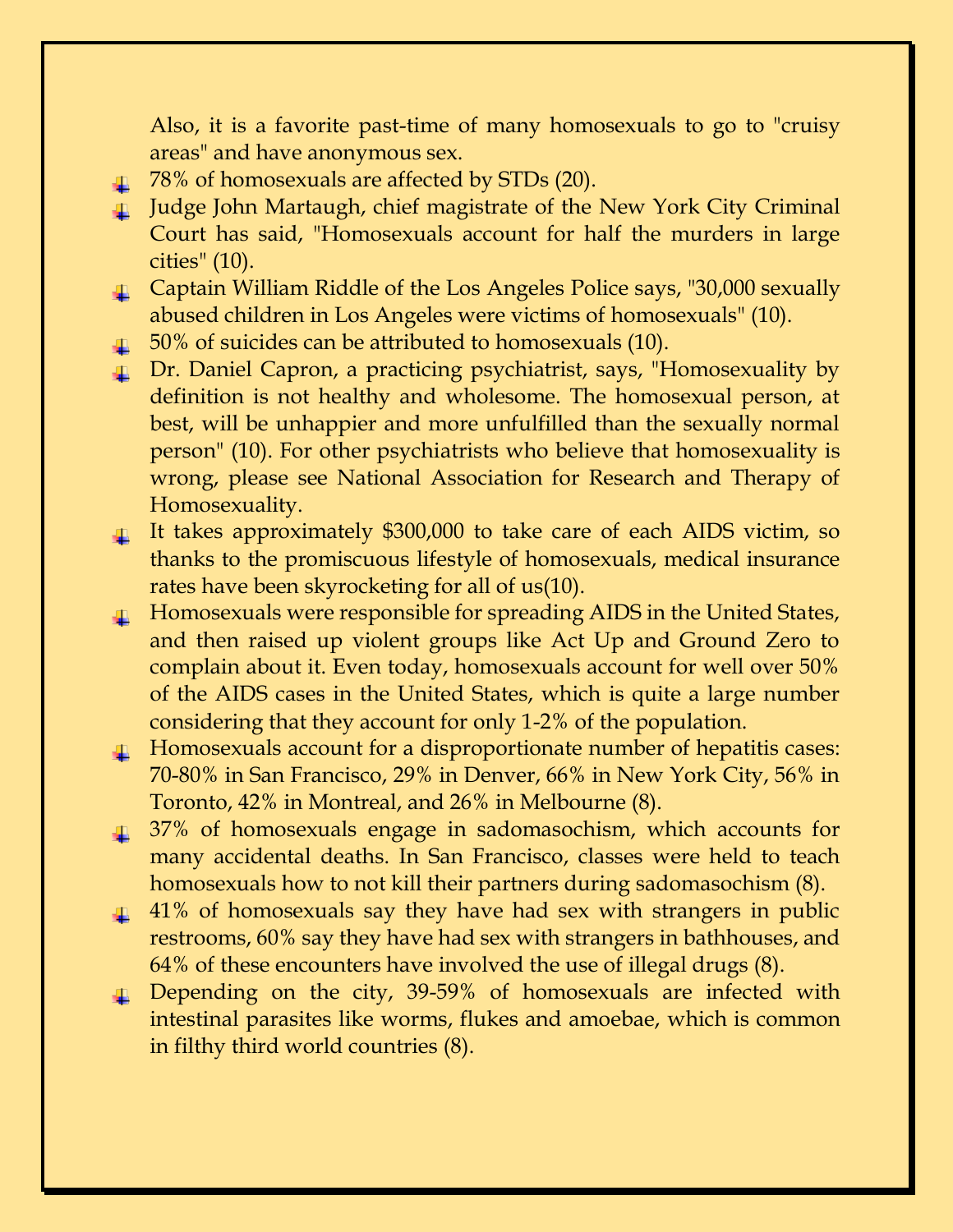- $\perp$  The median age of death of homosexuals is 42 (only 9% live past age 65). This drops to 39 if the cause of death is AIDS. The median age of death of a married heterosexual man is 75 (8).
- The median age of death of lesbians is 45 (only 24% live past age 65). The median age of death of a married heterosexual woman is 79 (8).
- **Homosexuals are 100 times more likely to be murdered (usually by** another homosexual) than the average person, 25 times more likely to commit suicide, and 19 times more likely to die in a traffic accident (8).
- <sup>1</sup> 21% of lesbians die of murder, suicide or traffic accident, which is at a rate of 534 times higher than the number of white heterosexual females aged 25-44 who die of these things(8).
- $\perp$  50% of the calls to a hotline to report "queer bashing" involved domestic violence (i.e., homosexuals beating up other homosexuals) (18).
- $\perp$  About 50% of the women on death row are lesbians (12).

# **Homosexuals prey on children.**

33% of homosexuals ADMIT to minor/adult sex (7).

- There is a notable homosexual group, consisting of thousands of members, known as the North American Man and Boy Love Association ( NAMBLA). This is a child molesting homosexual group whose cry is "SEX BEFORE 8 BEFORE IT'S TOO LATE." This group can be seen marching in most major homosexual parades across the United States.
- Homosexuals commit more than 33% of all reported child molestations in the United States, which, assuming homosexuals make up 2% of the population, means that 1 in 20 homosexuals is a child molestor, while 1 in 490 heterosexuals is a child molestor (19).
- 173% of all homosexuals have had sex with boys under 19 years of age (9).
- Many homosexuals admit that they are pedophiles: "The love between men and boys is at the foundation of homosexuality" (22).
- Because homosexuals can't reproduce naturally, they resort to recruiting children. Homosexuals can be heard chanting "TEN PERCENT IS NOT ENOUGH, RECRUIT, RECRUIT, RECRUIT" in their homosexual parades. A group called the "Lesbian Avengers" prides itself on trying to recruit young girls. They print "WE RECRUIT" on their literature. Some other homosexuals aren't as overt about this, but rather try to infiltrate society and get into positions where they will have access to the malleable minds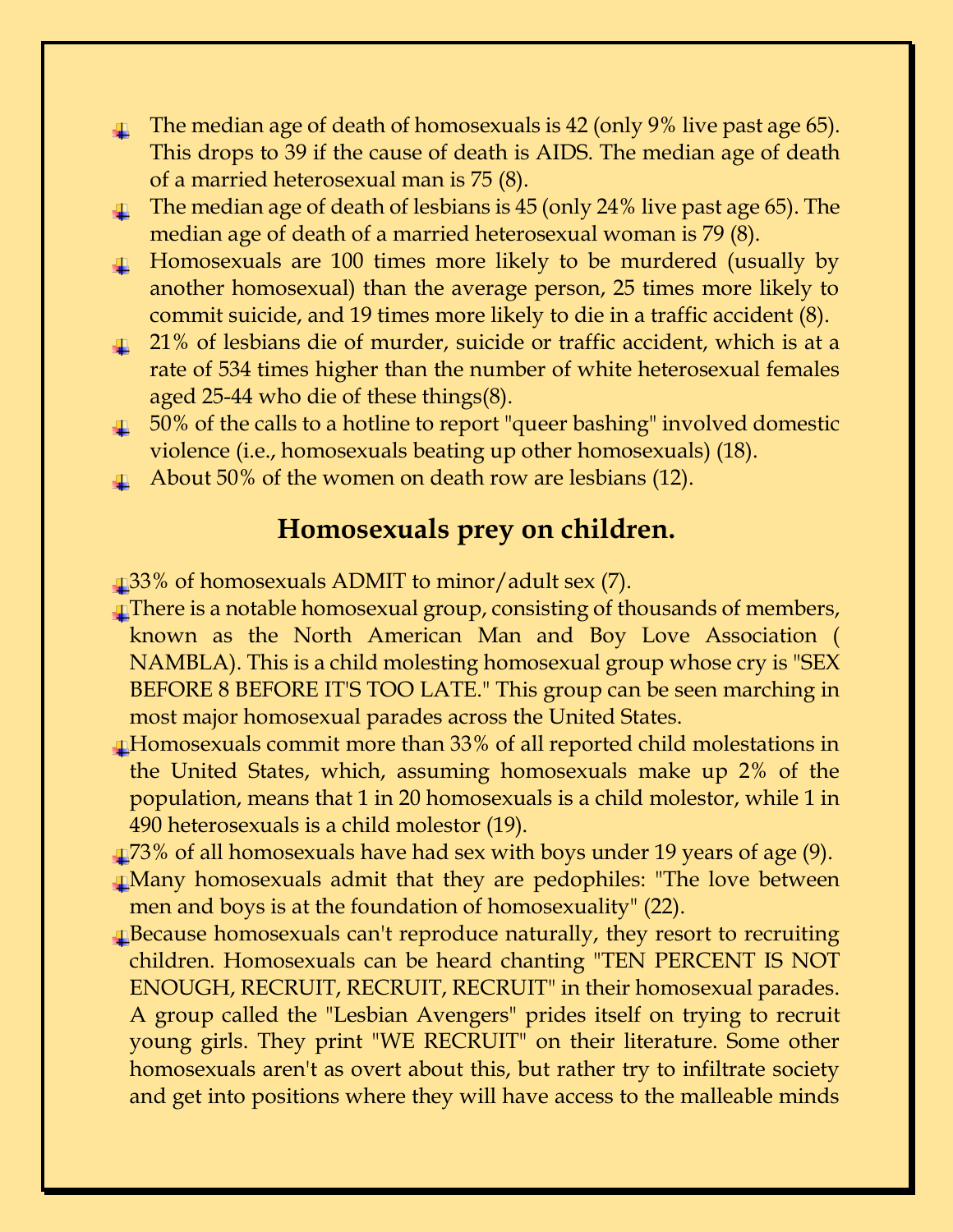of young children (e.g., the clergy, teachers, Boy Scout leaders, etc.) (8). See the DC Lesbian Avengers web page, and DC Lesbian Avengers Press Release, where they threaten to recruit little boys and girls. Also, see AFA Action Alert.

#### **The homosexual agenda.**

- The homosexual agenda includes desensitizing the public: "The first order of business is desensitization of the American public concerning gays and gay rights.....To desensitize the public is to help it view homosexuality with indifference instead of with keen emotion. Ideally, we would have straights register differences in sexual preferences the way they register different tastes for ice cream or sports games....At least in the beginning, we are seeking public desensitization and nothing more. We do not need and cannot expect a full 'appreciation' or 'understanding' of homosexuality from the average American. You can forget about trying to persuade the masses that homosexuality is a good thing. But if only you can get them to think that it is just another thing...then your battle for legal and social rights is virtually won" (25).
- Part of the homosexual agenda is to get the public to affirm their filthy lifestyle, as one homosexual admitted in the October 1987 homosexual rally on Washington: "We are no longer seeking just a right to privacy and a protection from wrong. We also have a right -- as heterosexual Americans already have -- to see government and society affirm our lives" (27).
- **Part of the homosexual agenda is to turn people from Christianity: "The** teaching that only male-female sexual activity within the bounds and constraints of marriage is the only acceptable form should be reason enough for any homosexual to denounce the Christian religion" (1).
- Homosexuals knowingly lied (and still lie) about the 10% figure (i.e., homosexuals make up 10% of the population). As Tom Stoddard (formerly of the Lambda Legal Defense Fund) said, "We used that figure when most gay people were entirely hidden to try to create an impression of our numerousness" (17).

### **The true number of homosexuals.**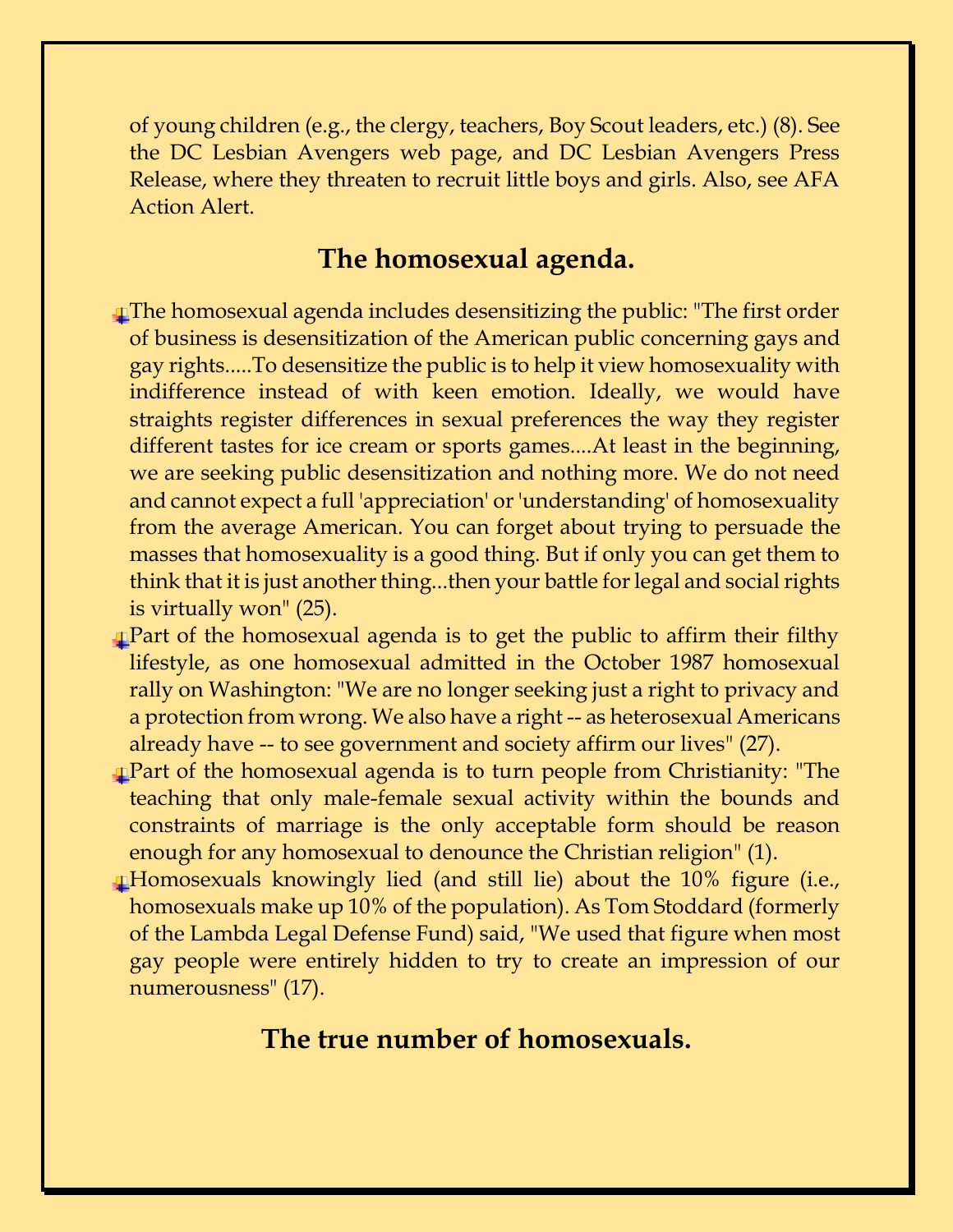- The Kinsey study of 1948, which homosexuals often cite to say that 10% of the population is homosexual, actually says that only 4% of the population is EXCLUSIVELY homosexual. This study involved a disproportionate number of people who had been in jail for sex crimes (hardly a random sample of the population). Kinsey also did perverse studies involving young boys and pedophiles. [Information on Kinsey.](http://www.southbank-university.ac.uk/u126%20~stafflag/kinsey.htm)
- Current research shows that the true percentage of homosexuals is in the 1-2% range (15,23,26,28). Consider how small this number is when compared to most of the numbers above.

# **Homosexuals aren't discriminated against in employment, so why should they be a protected class?**

- The average yearly income of a homosexual is \$55,430.00 (most of which is disposable because no children to take care of!). The average of the general population is \$32,144.00. The average of blacks is \$12,166.00 (24).
- 59.6% of homosexuals are college graduates. 18.0% of the general population are college graduates (24). Too bad they aren't smart enough to listen to God. "Professing themselves to be wise, they became fools" (Romans 1:22).
- 49.0% of homosexuals hold professional/managerial positions. 15.9% of the general population hold such positions (24). Where's the job discrimination?

# **Sexual Orientation**

A phrase that has come up recently is "sexual orientation." This is a phrase made up by homosexuals to try to make themselves look less filthy than they really are. The purpose of the phrase is to take the spotlight from what these perverts do, and put it on the notion that they are just poor, mistreated people, who simply are attracted to members of the same sex as if they aren't engaging in activity forbidden by God Almighty. "Sexual orientation," as used today, has nothing to do with sexual activity (yeah, right), but only refers to who or what a particular person is attracted to. If you think that people of other "sexual orientations" are just fine, let's see what other "sexual orientations" you would necessarily have to accept as wholesome and pure. If you're not going to discriminate based on "sexual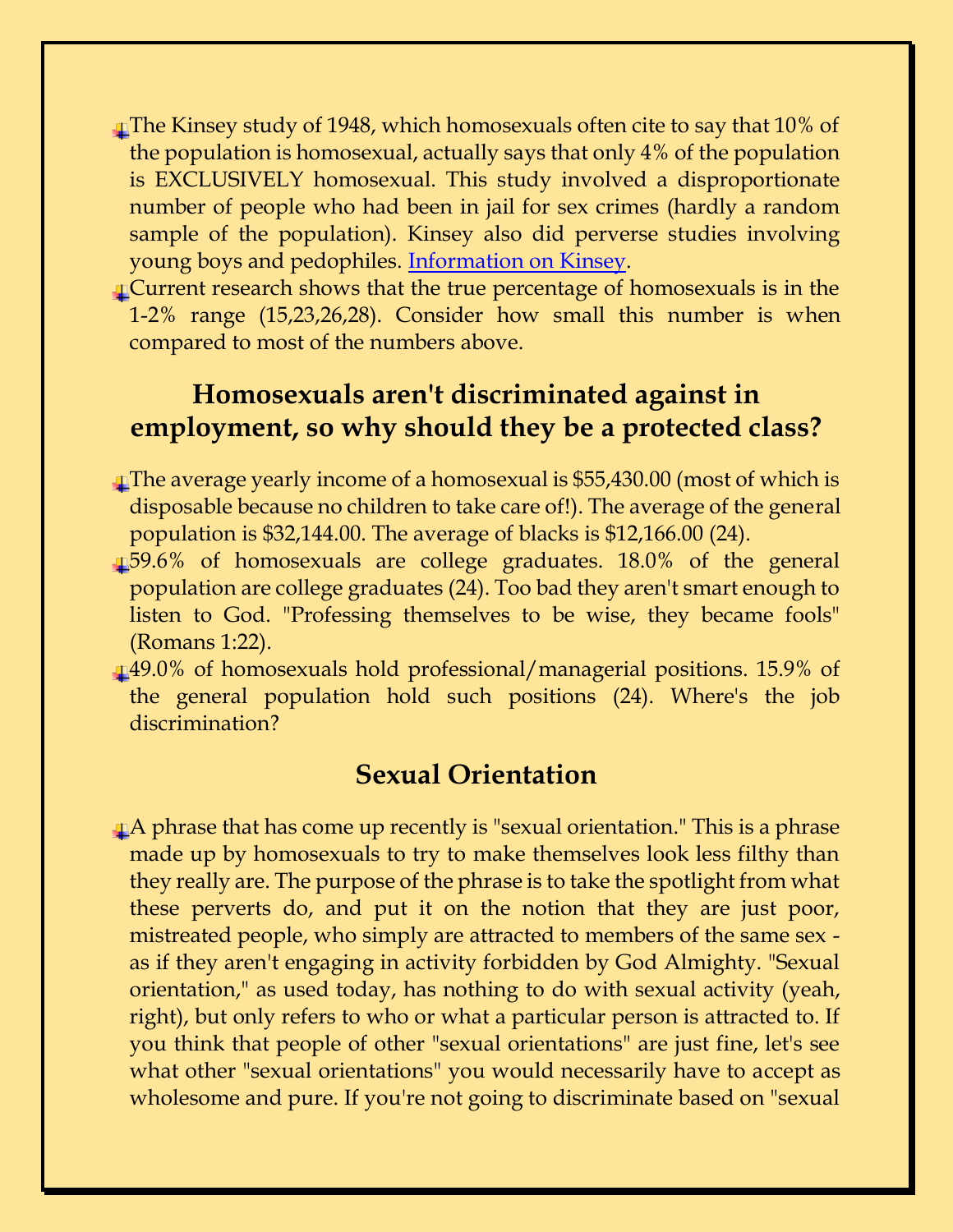orientation", then you must not discriminate against any of the following. If you discriminate against any of these, you're a hypocrite. These "sexual orientations" are generally known as "paraphilias", and are mental disorders - just like homosexuality used to be (29).

#### **REFERENCES/FOOTNOTES**

(1) *Advocate*, 1985.

(2) Bayer, R. *Homosexuality and American Psychiatry*.

(3) Bell, A. and Weinberg, M. *Homosexualities: a Study of Diversity Among* 

*Men and Women*. New York: Simon & Schuster, 1978.

(4) Cameron et. al. ISIS National Random Sexuality Survey. *Nebraska Med. Journal*, 1985, 70, pp. 292-299.

(5) "Changes in Sexual Behavior and Incidence of Gonorrhea." *Lancet*, April 25, 1987.

(6) Corey, L. and Holmes, K. "Sexual Transmission of Hepatitis A in Homosexual Men." *New England J. Med.*, 1980, pp. 435-38.

(7) Family Research Institute, Lincoln, NE.

(8) Fields, Dr. E. "Is Homosexual Activity Normal?" Marietta, GA.

(9) Jay and Young. *The Gay Report*. Summit Books, 1979, p. 275.

(10) Kaifetz, J. "Homosexual Rights Are Concern for Some," Post-Tribune, 18 December 1992.

(11) Kus, R. "Alcoholics Anonymous and Gay America." *Medical Journal of Homosexuality*, 1987, 14(2), p. 254.

(12) *Lesbian News*, January 1994.

(13) Lief, H. *Sexual Survey Number 4: Current Thinking on Homosexuality, Medical Aspects of Human Sexuality*, 1977, pp. 110-11.

(14) Manlight, G. et. al. "Chronic Immune Stimulation By Sperm

Alloantigens." *J. American Med. Assn.*, 1984, 251(2), pp. 237-438.

(15) *Morton-Hunt Study for Playboy*

(16) MsKusick, L. et. al. "AIDS and Sexual Behavior Reported By Gay Men in San Francisco." *Am. J. Pub. Health*, 1985, 75, pp. 493-96.

(17) *Newsweek*, February 1993.

(18) *Newsweek*, 4 October 1993.

(19) *Psychological Reports*, 1986, 58, pp. 327-37.